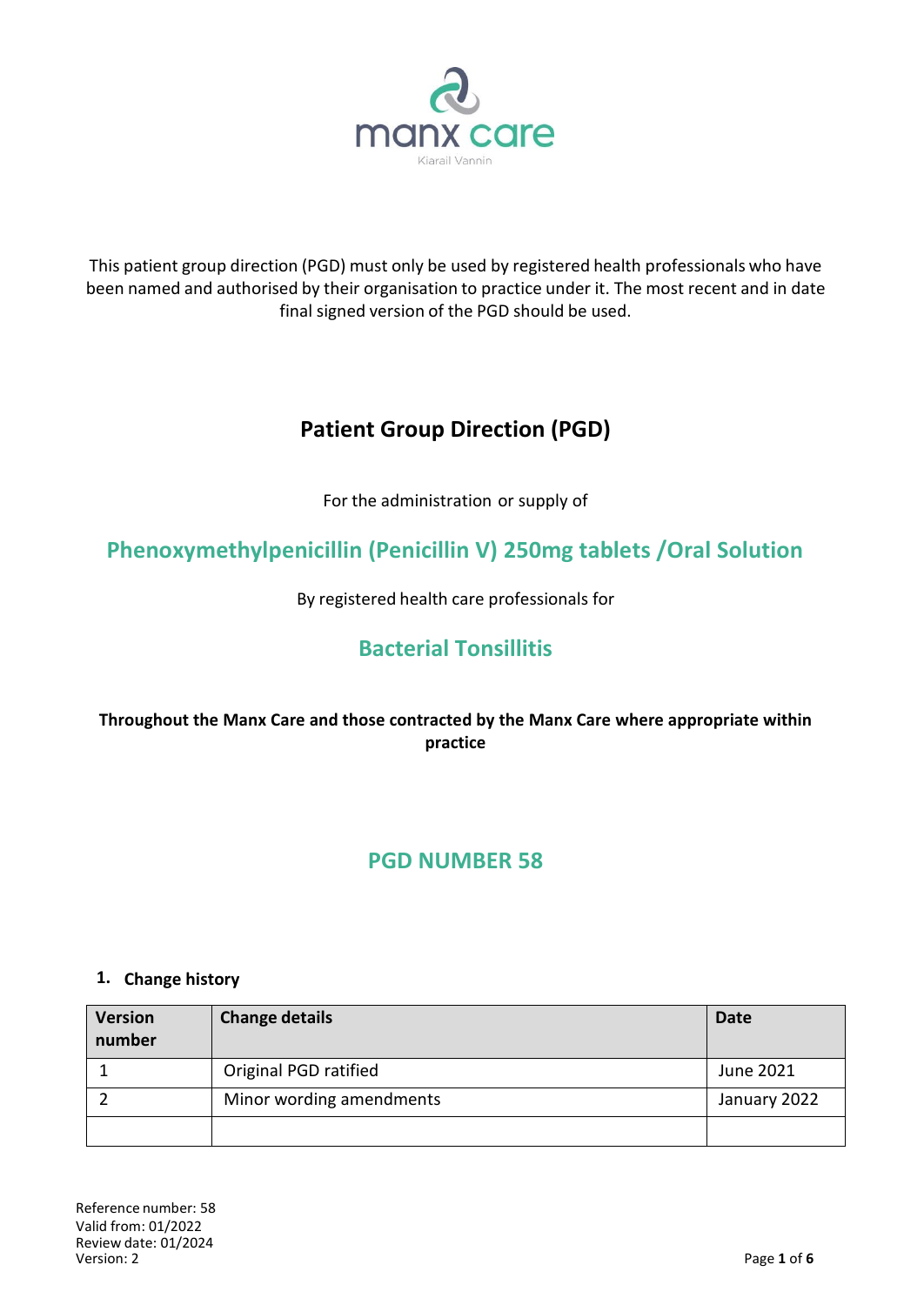### **2. Medicines practice guideline 2:** *Patient group directions*

Refer to the relevant sections of NICE medicines practice guideline 2: *Patient group directions* as stated in the blank template notes. For further information about PGD signatories, see the NHS and Manx Care PGD website FAQs

#### **3. PGD development**

Refer to the NICE PGD competency framework for people developing PGDs

| Job Title & organisation           | <b>Name</b> | <b>Signature</b> | <b>Date</b> |
|------------------------------------|-------------|------------------|-------------|
| Author of the PGD                  |             |                  |             |
| Member of the PGD<br>working group |             |                  |             |

#### **4. PGD authorisation**

Refer to the NICE PGD competency framework for people authorising PGDs

| <b>Job Title</b>                                             | <b>Name</b> | Signature | <b>Date</b> |
|--------------------------------------------------------------|-------------|-----------|-------------|
| <b>Medical Director</b>                                      |             |           |             |
| Chief Pharmacist/<br><b>Pharmaceutical Adviser</b>           |             |           |             |
| Senior Paramedic                                             |             |           |             |
| Director of Nursing                                          |             |           |             |
| <b>GP Adviser</b>                                            |             |           |             |
| Senior Microbiologist<br>(if PGD contains<br>antimicrobials) |             |           |             |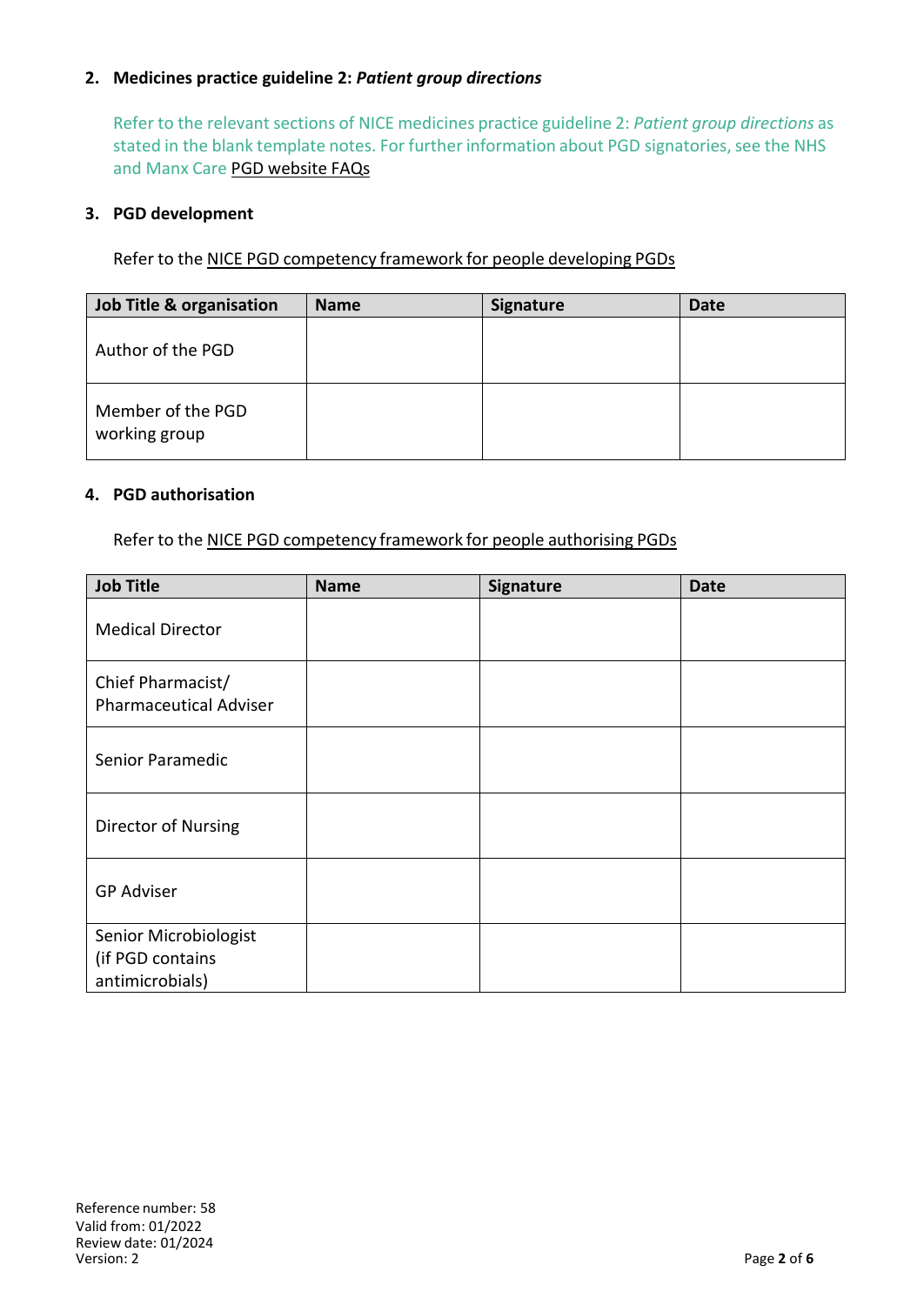### **5. PGD adoption by the provider**

Refer to the NICE PGD [competency](http://www.nice.org.uk/guidance/mpg2/resources/mpg2-patient-group-directions5) framework for people authorising PGDs

| Job title and<br>organisation | <b>Signature</b> | <b>Date</b> | Applicable or not<br>applicable to area |
|-------------------------------|------------------|-------------|-----------------------------------------|
|                               |                  |             |                                         |

#### **6. Training and competency of registered healthcare professionals, employed or contracted by the Manx Care, GP practice or Hospice**

Refer to the NICE PGD competency framework for health professionals using PGDs

|                                                        | Requirements of registered Healthcare professionals working<br>under the PGD                                                                                                                                                                                                                                                                  |  |  |
|--------------------------------------------------------|-----------------------------------------------------------------------------------------------------------------------------------------------------------------------------------------------------------------------------------------------------------------------------------------------------------------------------------------------|--|--|
| <b>Qualifications and</b><br>professional registration | Registered healthcare professionals, working within or<br>contracted by the Manx Care, GP practice or Hospice who are<br>permitted staff groups outlined within the current PGD policy<br>Pharmacists must be practising in Manx Care authorised<br>premises i.e. contracted pharmacy premises                                                |  |  |
| <b>Initial training</b>                                | Knowledge of current guidelines and the administration of the<br>$\bullet$<br>drug specified in this PGD/BNF and of the inclusion and<br>exclusion criteria<br>Training which enables the practitioner to make a clinical<br>assessment to establish the need for the medication covered by<br>this PGD<br>Local training in the use of PGD's |  |  |
| Competency                                             | Staff will be assessed on their knowledge of drugs and clinical                                                                                                                                                                                                                                                                               |  |  |
| assessment                                             | assessment as part the competency framework for registered health<br>professionals using PGD's                                                                                                                                                                                                                                                |  |  |
| <b>Ongoing training and</b>                            | The registered health care professionals should make sure they are                                                                                                                                                                                                                                                                            |  |  |
| competency                                             | aware of any changes to the recommendations for this medication;                                                                                                                                                                                                                                                                              |  |  |
|                                                        | it is the responsibility of the registered health care professionals to                                                                                                                                                                                                                                                                       |  |  |
|                                                        | keep up to date with continuing professional development. PGD                                                                                                                                                                                                                                                                                 |  |  |
|                                                        | updates will be held every two years                                                                                                                                                                                                                                                                                                          |  |  |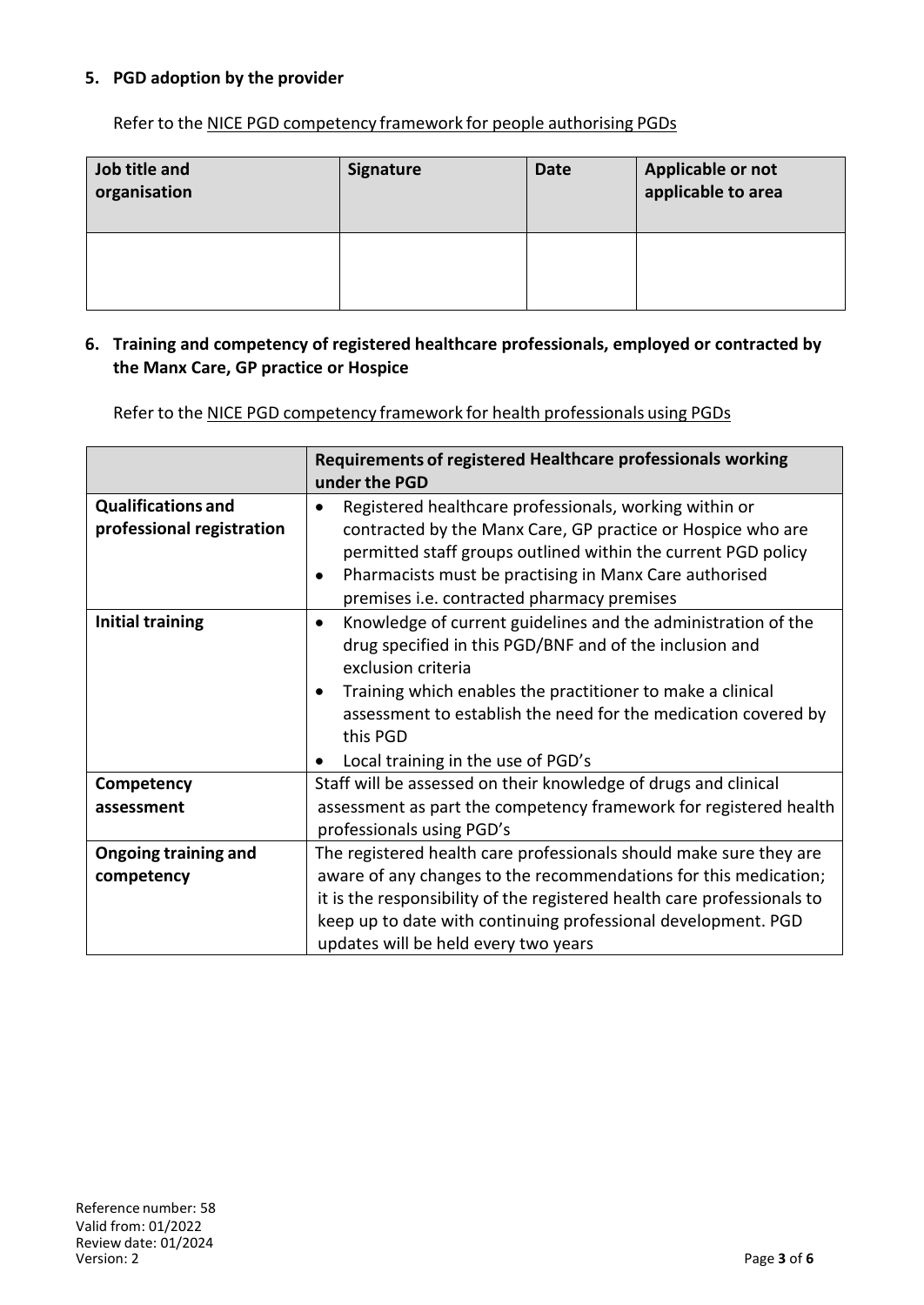## **7. Clinical Conditions**

| <b>Clinical condition or</b>     | <b>Bacterial tonsillitis</b>                                                                                                                                                                                                                                                                                                                                                                                                                                                                                                                                                                                                                                             |  |
|----------------------------------|--------------------------------------------------------------------------------------------------------------------------------------------------------------------------------------------------------------------------------------------------------------------------------------------------------------------------------------------------------------------------------------------------------------------------------------------------------------------------------------------------------------------------------------------------------------------------------------------------------------------------------------------------------------------------|--|
| situation to which this          |                                                                                                                                                                                                                                                                                                                                                                                                                                                                                                                                                                                                                                                                          |  |
| <b>PGD applies</b>               |                                                                                                                                                                                                                                                                                                                                                                                                                                                                                                                                                                                                                                                                          |  |
| <b>Inclusion criteria</b>        | Bacterial tonsillitis with evidence of systemic upset or increased<br>$\bullet$<br>risk of serious complications or if patient has valvular heart<br>disease<br>Patient has a Centor Score $\geq$ 3 (ie consider the following: History<br>$\bullet$<br>of fever, tonsular exudate, tender anterior cervical<br>lymphadenopathy, absence of cough)<br>Consider supply/administration if patient also is at increased risk<br>of severe infection (e.g. diabetes or immunocompromised) or<br>patients who are at risk of immunosuppression such as those on<br>disease modifying drugs<br>Consider supply/administration to patients with a history of<br>rheumatic fever |  |
| <b>Exclusion criteria</b>        | Those individuals with a history of anaphylaxis, urticarial or rash<br>after penicillin administration.                                                                                                                                                                                                                                                                                                                                                                                                                                                                                                                                                                  |  |
| <b>Cautions (including any</b>   | <b>For all Penicillins:</b>                                                                                                                                                                                                                                                                                                                                                                                                                                                                                                                                                                                                                                              |  |
| relevant action to be            |                                                                                                                                                                                                                                                                                                                                                                                                                                                                                                                                                                                                                                                                          |  |
| taken)                           | The most important side-effect of the penicillins is hypersensitivity<br>which causes rashes and anaphylaxis and can be fatal. Allergic<br>reactions to penicillins occur in 1-10% of exposed individuals;<br>anaphylactic reactions occur in fewer than 0.05% of treated<br>patients. Patients with a history of atopic allergy (eg. asthma,<br>eczema, hay fever) are at a higher risk of anaphylactic reactions to<br>penicillins. Individuals with a history of anaphylaxis, urticaria, or rash<br>immediately after penicillin administration are at risk of immediate<br>hypersensitivity to a penicillin; these individuals should not receive a<br>penicillin.   |  |
|                                  | Individuals with a history of a minor rash (i.e. non-confluent, non-<br>pruritic rash restricted to a small area of the body) or a rash that<br>occurs more than 72 hours after penicillin administration are<br>probably not allergic to penicillin and in these individuals a penicillin<br>should not be withheld unnecessarily for serious infections; the<br>possibility of an allergic reaction should, however, be borne in mind.<br>Other beta-lactam antibiotics (including cephalosporins) can be used<br>in these patients.                                                                                                                                   |  |
| <b>Arrangements for referral</b> | Patient should be referred to a more experienced clinical                                                                                                                                                                                                                                                                                                                                                                                                                                                                                                                                                                                                                |  |
| for medical advice               | practitioner for further assessment                                                                                                                                                                                                                                                                                                                                                                                                                                                                                                                                                                                                                                      |  |
| Action to be taken if            | Patient should be referred to a more experienced clinical                                                                                                                                                                                                                                                                                                                                                                                                                                                                                                                                                                                                                |  |
| patient excluded                 | practitioner for further assessment                                                                                                                                                                                                                                                                                                                                                                                                                                                                                                                                                                                                                                      |  |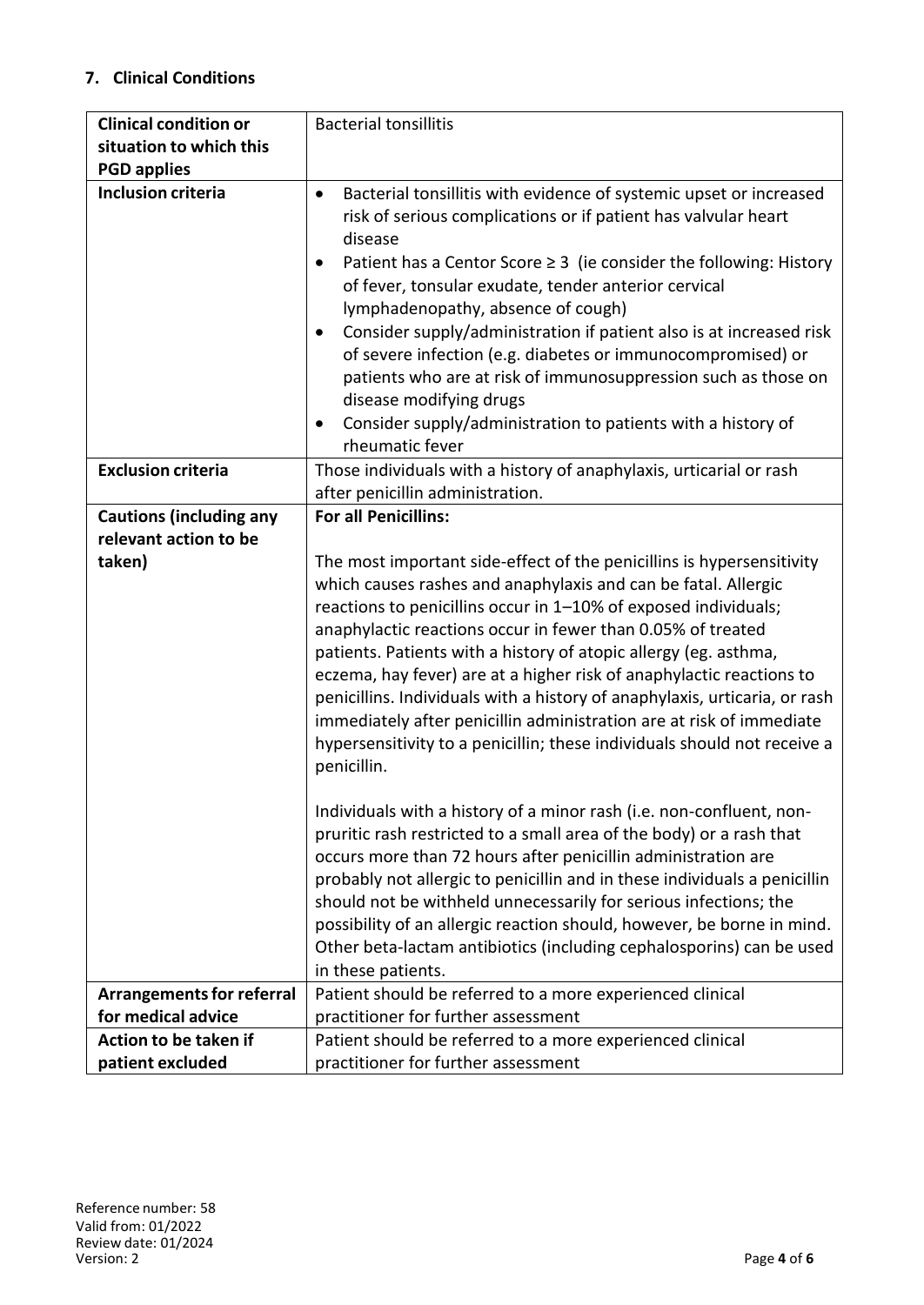| Action to be taken if<br>patient declines<br>treatment | A verbal explanation should be given to the patient on: the need<br>for the medication and any possible effects or potential risks<br>which may occur as a result of refusing treatment |
|--------------------------------------------------------|-----------------------------------------------------------------------------------------------------------------------------------------------------------------------------------------|
|                                                        | This information must be documented in the patients' health<br>records                                                                                                                  |
|                                                        | Any patient who declines care must have demonstrated capacity<br>to do so                                                                                                               |
|                                                        | Where appropriate care should be escalated                                                                                                                                              |

## **8. Details of the medicine**

| Name, form and strength    | Penicillin V tablets 250mg                                          |  |  |
|----------------------------|---------------------------------------------------------------------|--|--|
| of medicine                | Penicillin V Oral solution 125mg/5ml, 250mg/5ml                     |  |  |
| Legal category             | Prescription Only Medicine (POM)                                    |  |  |
| Indicate any off-label use | N/A                                                                 |  |  |
| (if relevant)              |                                                                     |  |  |
| Route/method of            | Oral                                                                |  |  |
| administration             |                                                                     |  |  |
| Dose and frequency         | Adult: 500mg every 6 hours<br>$\bullet$                             |  |  |
|                            | Child up to 1 year: 62.5mg every 6 hours<br>$\bullet$               |  |  |
|                            | Child 1-5 years: 125mg every 6 hours<br>$\bullet$                   |  |  |
|                            | Child 6-11 years: 250mg every 6 hours<br>$\bullet$                  |  |  |
|                            | Child 12-17 years: 500mg every 6 hours<br>$\bullet$                 |  |  |
| <b>Quantity to be</b>      | Supply: up to 2 x 28 x 250mg packs labelled with instructions or    |  |  |
| administered and/or        | 100ml of the Oral solution to treat up to a maximum of 7 days       |  |  |
| supplied                   | Administered: 1 dose                                                |  |  |
| <b>Maximum or minimum</b>  | Maximum treatment period = 7 days                                   |  |  |
| treatment period           |                                                                     |  |  |
| <b>Storage</b>             | Room Temperature - Tablets                                          |  |  |
|                            | Store in a refrigerator - Oral solution                             |  |  |
|                            |                                                                     |  |  |
|                            | Reconstitute oral solution as directed on the container, shake well |  |  |
|                            | to ensure uniform mixing. Add expiry date to PRE-packed label       |  |  |
|                            | (must be stored in a fridge once reconstituted with water). Add     |  |  |
|                            | patient's name and date of issue to pre-packed label                |  |  |
| <b>Adverse effects</b>     | arthralgia<br>$\bullet$                                             |  |  |
|                            | circulatory collapse<br>$\bullet$                                   |  |  |
|                            | coagulation disorder<br>$\bullet$                                   |  |  |
|                            | eosinophilia<br>$\bullet$                                           |  |  |
|                            | faeces soft                                                         |  |  |
|                            | fever<br>$\bullet$                                                  |  |  |
|                            | increased risk of infection<br>٠                                    |  |  |
|                            | neurotoxicity<br>٠                                                  |  |  |
|                            | oral disorders<br>$\bullet$                                         |  |  |
|                            | paraesthesia                                                        |  |  |